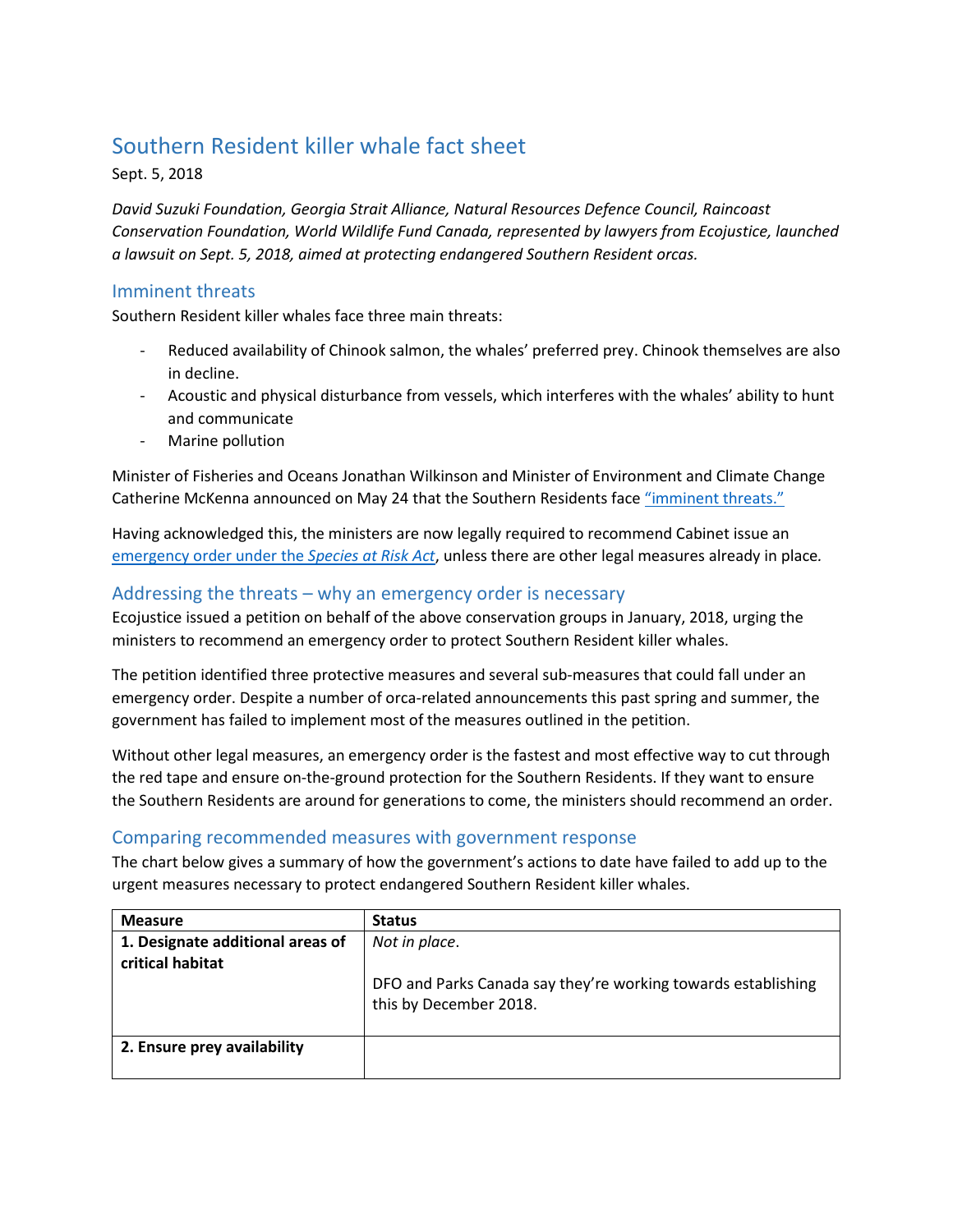| 2.1 Establish protected "feeding                                     | Partial measures in place.                                                                                             |
|----------------------------------------------------------------------|------------------------------------------------------------------------------------------------------------------------|
| refuges" to enable Southern                                          |                                                                                                                        |
| Residents to forage without                                          | Mandatory closures to recreational finfishing and commercial                                                           |
| competition, interference, noise<br>or disturbance from recreational | salmon fishing were put in place for June 1 - Sept. 30 for most but<br>not all of the areas identified in the Petition |
| and commercial salmon fishing,                                       |                                                                                                                        |
| from May 1-November 30.                                              |                                                                                                                        |
| 2.2 Implement commercial and                                         | Partial measures in place.                                                                                             |
| recreational fishing restrictions to                                 |                                                                                                                        |
| increase the availability of                                         | The government announced reductions in total fishery removals                                                          |
| Chinook in critical Southern                                         | of Chinook salmon on May 24, but these aren't enough to ensure                                                         |
| Resident habitat and feeding                                         | stable prey availability or the recovery of the Chinook stocks                                                         |
| areas                                                                | themselves.                                                                                                            |
|                                                                      |                                                                                                                        |
| 2.3 Put rebuilding plans in place                                    | Nothing to date.                                                                                                       |
| for weak Chinook conservation                                        |                                                                                                                        |
| units, with the aim of improving                                     |                                                                                                                        |
| Chinook recruitment to terminal                                      |                                                                                                                        |
| areas and spawning grounds                                           |                                                                                                                        |
| within two generations                                               |                                                                                                                        |
|                                                                      |                                                                                                                        |
| 3. Measures to avoid noise and                                       |                                                                                                                        |
| physical disturbance                                                 |                                                                                                                        |
|                                                                      |                                                                                                                        |
| 3.1 Measures to reduce noise                                         |                                                                                                                        |
| and disturbance from                                                 |                                                                                                                        |
| recreational and commercial                                          |                                                                                                                        |
| whale watching vessels                                               |                                                                                                                        |
| 3.1.1 Seasonally prohibit whale                                      | Nothing to date.                                                                                                       |
| watching on Southern Residents                                       |                                                                                                                        |
| in feeding refuges                                                   |                                                                                                                        |
|                                                                      |                                                                                                                        |
| 3.1.2 Establish a 200-metre                                          | Partial measures in place.                                                                                             |
| stand-off distance and speed                                         |                                                                                                                        |
| restrictions for whale-watching                                      | Amendments to the Marine Mammals Regulations, published in                                                             |
| vessels near Southern Residents,                                     | July, prohibit vehicles from approaching any killer whales in B.C.                                                     |
| outside key foraging areas                                           | closer than 200m. However, there are exceptions for activities                                                         |
|                                                                      | authorized under the Fisheries Act or SARA and for "vessels in                                                         |
|                                                                      | transit." There are no speed restrictions.                                                                             |
|                                                                      |                                                                                                                        |
| a) Ensure that the 200-metre                                         | Partial measures in place.                                                                                             |
| stand-off regulation applies to                                      |                                                                                                                        |
| commercial and recreational                                          | Amendments to the Marine Mammals Regulations, published in                                                             |
| whale watching vessels, with the                                     | July, prohibit vehicles from approaching any killer whales in B.C.                                                     |
| exception of those taking actions                                    | closer than 200m. However, there are exceptions for activities                                                         |
| necessary to avoid an imminent                                       |                                                                                                                        |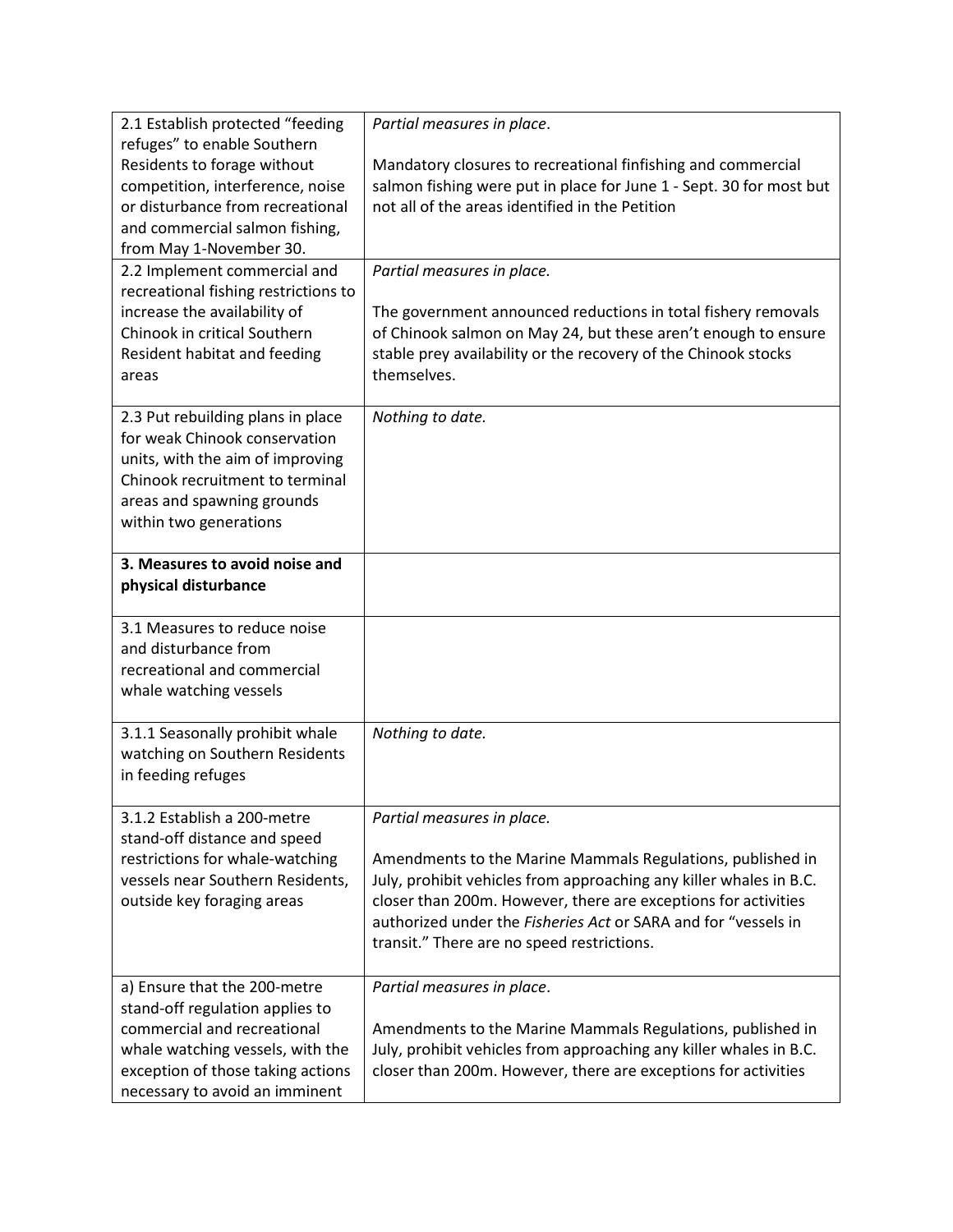| and serious threat to a person,                                                                                                                                                                                                                                                                                                       | authorized under the Fisheries Act or SARA and for "vessels in                                                                                                                                                                                                                                                                                                                                                                                                                                                                                               |
|---------------------------------------------------------------------------------------------------------------------------------------------------------------------------------------------------------------------------------------------------------------------------------------------------------------------------------------|--------------------------------------------------------------------------------------------------------------------------------------------------------------------------------------------------------------------------------------------------------------------------------------------------------------------------------------------------------------------------------------------------------------------------------------------------------------------------------------------------------------------------------------------------------------|
| vessel, or the environment                                                                                                                                                                                                                                                                                                            | transit." There are no speed restrictions.                                                                                                                                                                                                                                                                                                                                                                                                                                                                                                                   |
| b) Establish a speed restriction of<br>six knots maximum for<br>commercial and recreational<br>whale watching vessels within<br>one kilometre of Southern<br>Resident killer whales, with the<br>exception of those taking actions<br>necessary to avoid an imminent<br>and serious threat to a person,<br>vessel, or the environment | Nothing to date.                                                                                                                                                                                                                                                                                                                                                                                                                                                                                                                                             |
| c) Direct such vessels within one<br>kilometer of the whales to<br>maximize the time that they<br>remain stationary, with engines<br>off                                                                                                                                                                                              | Nothing to date.                                                                                                                                                                                                                                                                                                                                                                                                                                                                                                                                             |
| d) Require such vessels, when<br>consistent with navigational<br>safety, to shut off sonars and<br>other underwater transducers<br>within on kilometre of the whales                                                                                                                                                                  | Nothing to date.                                                                                                                                                                                                                                                                                                                                                                                                                                                                                                                                             |
| 3.1.3 Evaluate and implement<br>measures to limit vessel-time<br>spent in proximity to Southern<br>Resident killer whales                                                                                                                                                                                                             | Nothing to date.                                                                                                                                                                                                                                                                                                                                                                                                                                                                                                                                             |
| 3.1.4 Use the Minister of<br>Fisheries and Oceans' power<br>under s. 85 of the Species at Risk<br>Act to designate enforcement<br>officers to patrol Southern<br>Resident critical habitat and<br>other key foraging areas                                                                                                            | Measures proposed.<br>The Ministers announced additional monitoring and enforcement<br>capacity: funding for the Straitwatch program for three years,<br>adding fishery officers, and increasing aerial surveillance.<br>However, it is the conservation groups' understanding that, as of<br>the date of writing, there is no increased enforcement presence<br>on the water to enforce new measures (including the fisheries<br>closures and the new amended Marine Mammal Regulations) or<br>existing rules (such as the SARA prohibition on harassment). |
| 3.1.5 Establish a licensing system<br>for commercial whale-watch<br>operators that view Southern<br>Resident killer whales in<br>Canadian waters                                                                                                                                                                                      | Will not be implemented.                                                                                                                                                                                                                                                                                                                                                                                                                                                                                                                                     |